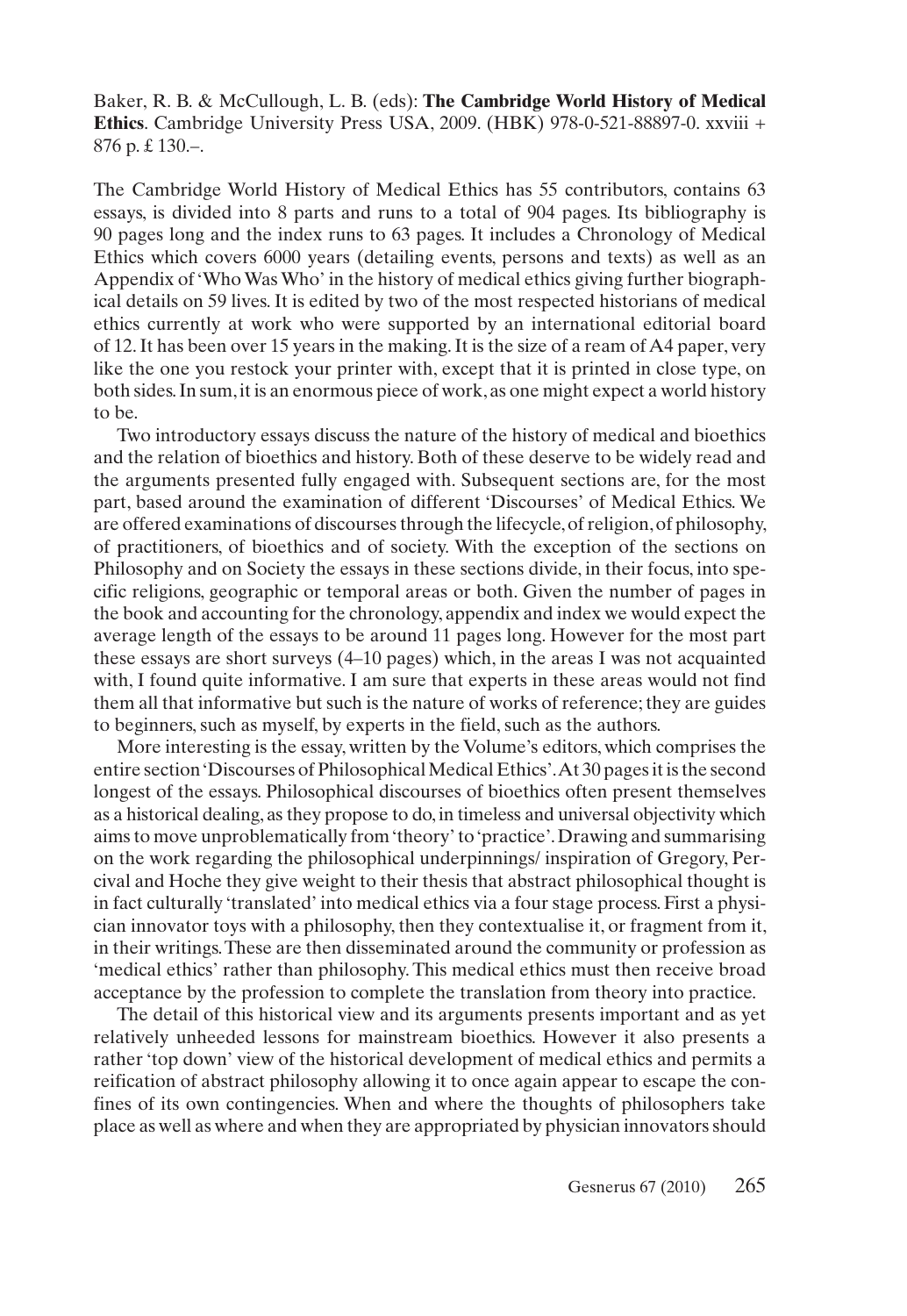not be allowed to escape the confines of their cultural and socio-historical realities. The direction of influence runs in both directions, down from abstract theoretical philosophy to medical ethics practice but also from medical practice (or the wider sociohistorical contexts) up to abstract theoretical philosophy. For example it is clear that the Utilitarianism of Bentham and Mill,now so important to bioethical argument,was heavily influenced by the wider changing sociopolitical context of which they and utilitarianism were a part.For example the tendency to reify the philosophical as both ahistorical whilst at the same time being historically causal can be found in the following:

Had Plato and Nietzsche never written, or had their concept of medicine never been appropriated and reconceptualised by some medical intermediary … [T]here would probably still have been an anti-Jewish genocide, a Holocaust, but it is less likely that physicians would have played such a central role and it is even less likely that the Holocaust would have been initiated in Hospitals, by physicians implementing a paediatric eugenic euthanasia program on children with mental  $disabilities<sup>1</sup>$ .

Frankly,Ithink this view untenable.Such historical conterfactualising is unhelpful and serves to promote the view that it was merely happenstance that Hoche encountered a philosophy to which he then cleaved rather than the entirely more historically and appropriate perspective that Hoche, and German medical science more generally, found Plato's and Nietzsche's writing convenient in that it presented a philosophy which supported and justified their (pseudo)-scientific theories on race, racial purity and eugenics. If one needs proof that the medical science of the early part of the 20th Century was concerned with such issues and behaved in similarly reprehensible waysin the absence of Platonic or Nietzschean philosophical justification ortheThird Reich and its political racism one only need think of the various sterilisation programmes which took place in a number of Allied and Axis countries both before and after the Second World War. Eugenics was not merely a problem of German medical science or of a medical science ethically underpinned by Nietzsche or Plato.

Two other essays in the collection, "Medical Ethics and Nazism" and "Making Distinctions'Natural':The Science of Social Catagorisation in the US in the 20th Century", present differently nuanced views of eugenics and the emerging new genetic science.The latter essay points towards an untapped resource for potential historians of medical ethics. Under the heading 'Making Distinctions Natural' Nelkin and Rosner discuss various political uses of medical science, particularly genetic theories of predisposition. For me the uncited father of such analyses has to be Canguilhem and the thesis presented in *The Normal and The Pathological*<sup>2</sup> . Canguilhem's acute and astute historical or historicised analysis amountsto a philosophy of biology under conditions of fact-value collapse and it is one which medicine cannot ignore. Further it,and comparable agreeing and dissenting work in the philosophy of biology,are ideas that historians of medical ethics can no longer ignore.The Cambridge World History

<sup>1</sup> Baker, R. B./L. B. McCullough, "The Discourses of Philosophical Medical Ethics", in: R. B. Baker/L. B. McCullough (eds), *The Cambridge World History of Medical Ethic* (Cambridge 2009) 308f.

<sup>2</sup> Canguilhem, Georges, *The Normal and the Pathological* (New York 1991). This, of course, is the work which did so much to inspire the work of Foucault,see hisintroduction to the Edition cited.